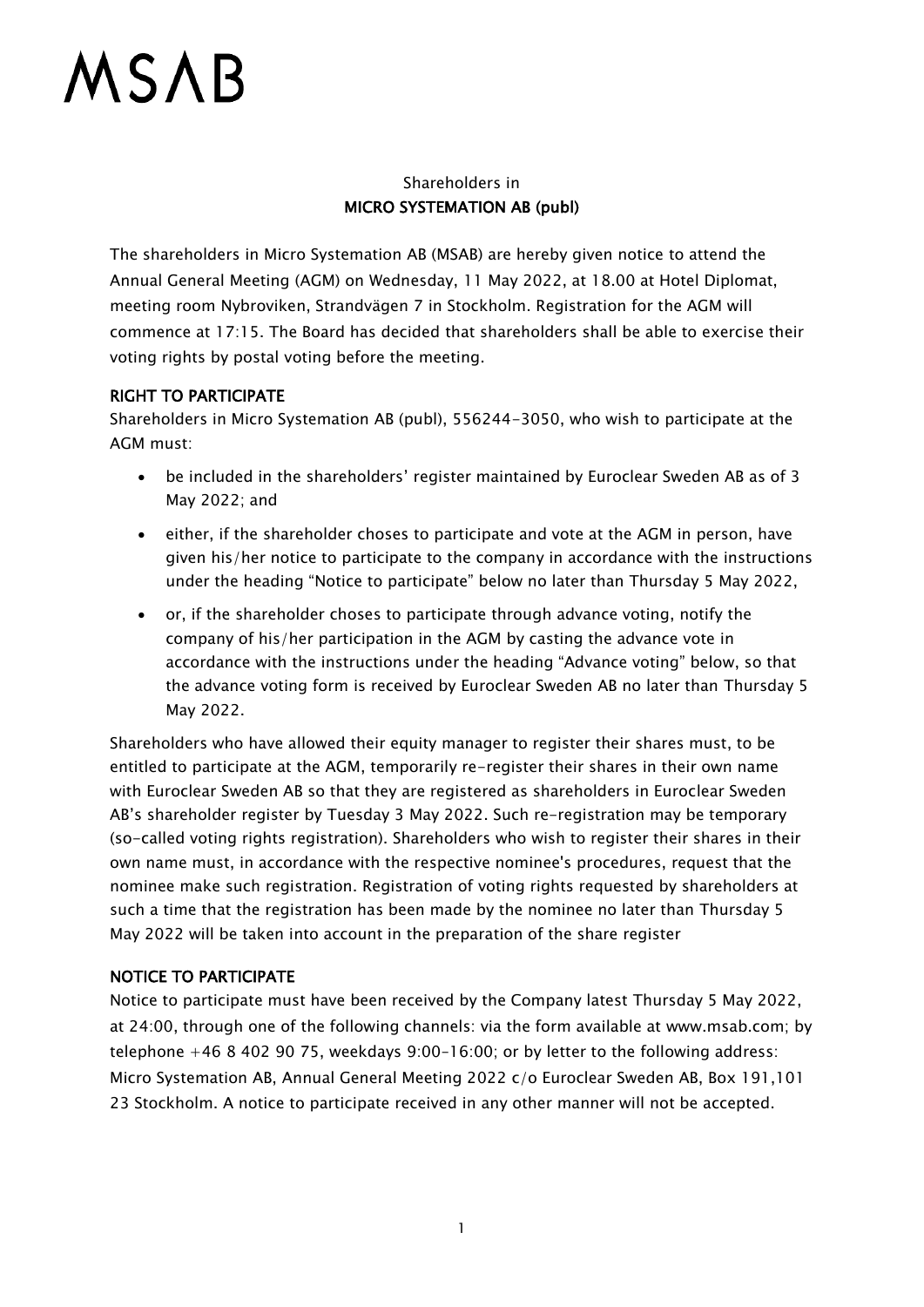Notice of participation shall include name, personal ID or organization number, address, and telephone number, and the number of assistants (maximum two) must be stated. For the processing of personal data, please refer to the privacy policy available at the following link: https://www.euroclear.com/dam/ESw/Legal/Privacy-notice-bolagsstammor-engelska.pdf

### ADVANCE VOTING

A special form shall be used for advance voting. The form is available on the Company's website, www.msab.com. The advance voting form is considered as notification of participation.

The completed voting form must be received by MSAB no later than Thursday 5 May 2022. The form shall be sent by post to Micro Systemation AB, "Annual general meeting 2022", c/o Euroclear Sweden AB, Box 191, 101 23 Stockholm, Sweden. A completed and signed form may also be submitted via e-mail to GeneralMeetingService@euroclear.com (state "Micro Systemation AGM 2022").

If the shareholder votes in advance by proxy, a power of attorney signed by the shareholder and dated shall be enclosed to the form. A proxy form is available at the Company's website, www.msab.com. If the shareholder is a legal entity, a certificate of incorporation or a corresponding document shall be enclosed to the form. The shareholder may not provide special instructions or conditions in the voting form. If so, the vote (i.e. the advance vote in its entirety) is invalid. Further instructions and conditions are included in the form for advance voting.

## PROXIES AND PROXY FORM

Shareholders who votes in advance by proxy must issue a written, signed and dated power of attorney. The power of attorney may not be sent by fax or e-mail. The power of attorney may not be older than one year unless it states that it is valid for a longer period, but no longer than five years.

If the proxy is issued by a legal entity, a copy of the registration certificate, or a corresponding authorization document for the legal entity, shall be attached. To facilitate the administration, proxy forms, registration certificates and other authorization documents shall be received by the company at the above address latest Thursday, 5 May, 2022.

Please note that a separate registration concerning shareholder participation at the AGM must be submitted even if the shareholder wishes to exercise his or her right to vote at the AGM by proxy. A submitted proxy is not valid as a notice of attendance.

Proxy forms are available from the company upon request and are also available at www.msab.com.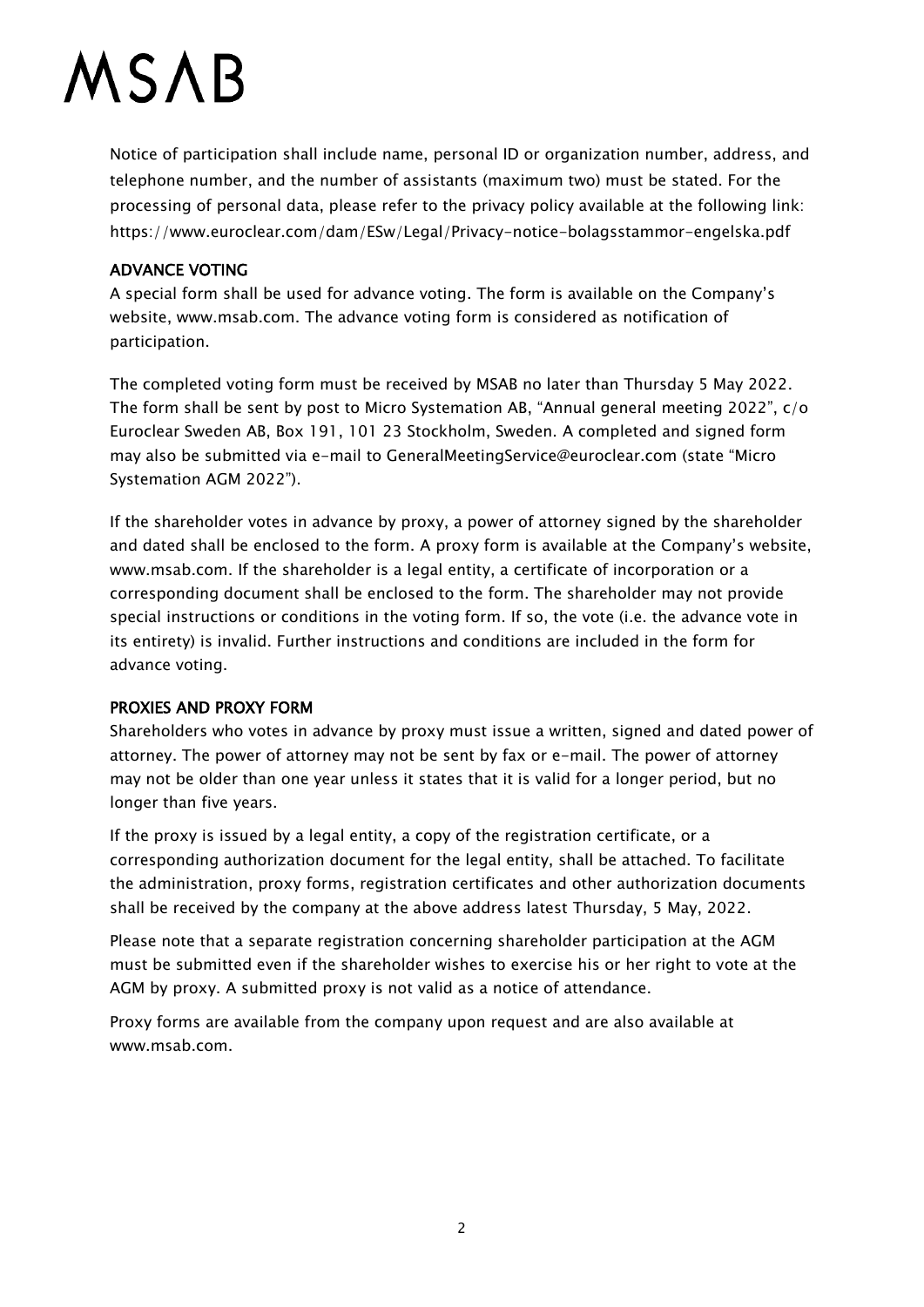### NUMBER OF SHARES AND VOTES

The total number of shares is 19,172,000, of which 1,000,000 are A shares, 17,550,000 are B shares, and 622,000 are C shares. The total number of votes is 28,172,000, of which 10,000,000 votes are ascribed to A shares, 17,550,000 votes are ascribed to B shares and 622,000 votes are ascribed to C shares. The Company holds in treasury 703,569 shares, of which 622,000 are C shares and 81,596 are B shares, corresponding to 703,569 votes.

### PROPOSED AGENDA

- 1. Election of chairman and appointment of keeper of minutes of the AGM
- 2. Preparation and approval of voting list
- 3. Approval of the agenda
- 4. Election of at least one person to approve the AGM minutes
- 5. Determination of whether the AGM has been duly convened
- 6. Presentation of the annual report and audit report, the consolidated financial statements and the auditor's report for the Group and whether the guidelines for remuneration of executive management have been complied with
- 7. Resolutions regarding:
- a) the adoption of the income statement and balance sheet, as well as the consolidated income statement and consolidated balance sheet
- b) appropriation of the Company's profit in accordance with the adopted balance sheet
- c) approval of the remuneration report
- d) discharge from liability for board members and the CEO
- 8. Determination of the number of board members
- 9. Determination of fees for Board members elected by the AGM
- 10. Determination of fees for the auditor
- 11. Election of Board members
- a) Bernt Ingman (re-election)
- b) Peter Gille (re-election)
- c) Fredrik Nilsson (re-election)
- d) Hanna Bilir (election)
- e) Rolf Rosenvinge (election)
- f) Bernt Ingman, as chairman of the Board
- 12. Election of auditor
- 13. Resolution on the Board's proposal for an incentive program
- 14. Resolution on the Board's proposal for authorization for the board to issue shares
- 15. Resolution on the Board's proposal for authorization for the Board to purchase and transfer the company's own shares
- 16. Resolution on guidelines for remuneration of executive management
- 17. Resolution on principles for the appointment of the Nomination committee prior to the 2023 Annual General Meeting
- 18. Meeting adjournment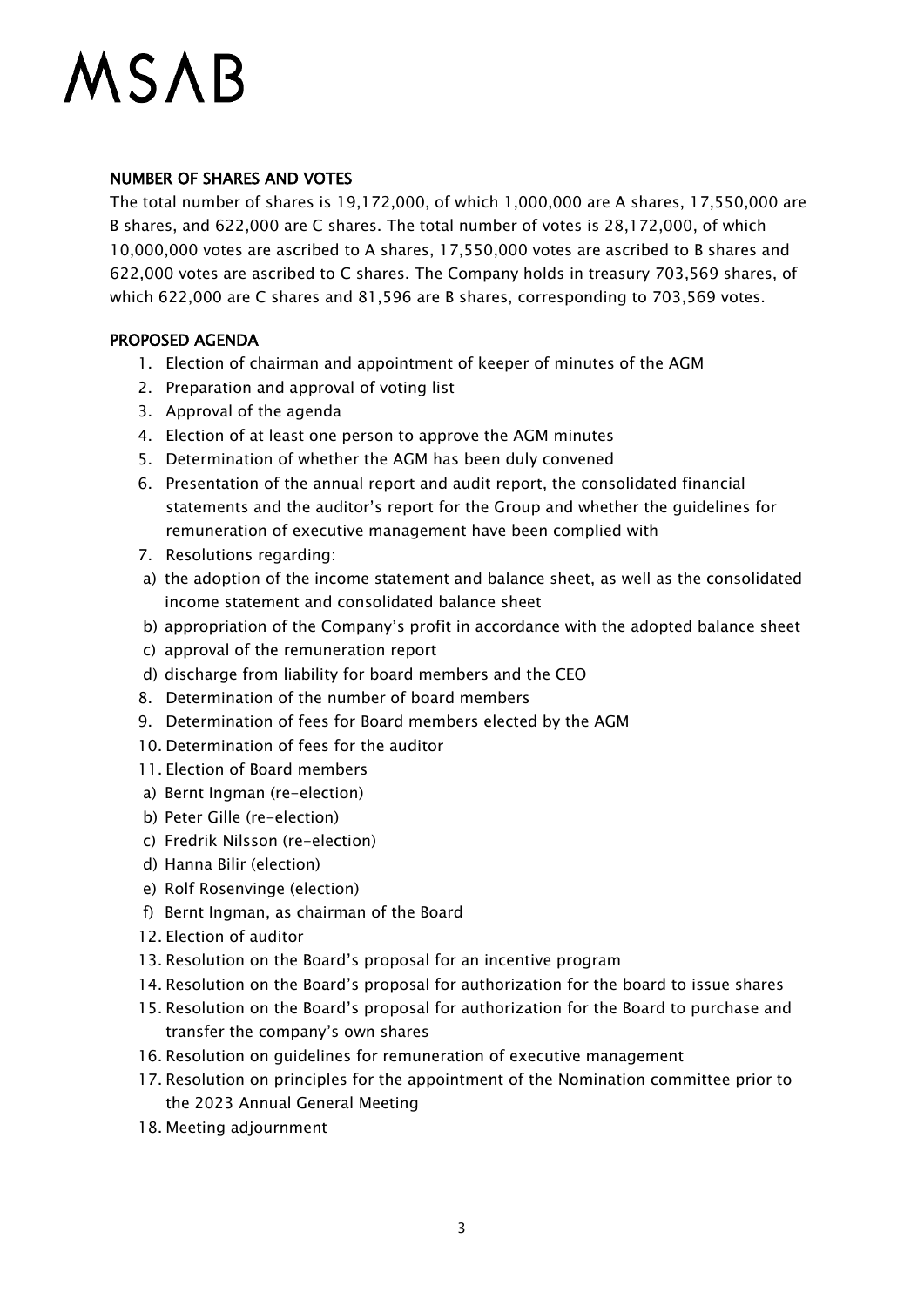## RESOLUTION PROPOSALS IN BRIEF

### Item 1: Election of chairman of the meeting

The Nomination committee proposes Bernt Ingman as Chairman of the Annual General Meeting, or in his absence the person appointed by the Nomination committee instead.

## Item 7b: Resolution regarding appropriation of the Company's profit or loss in accordance with the adopted balance sheet

MSAB's endeavor is to deliver long-term increasing value for customers, employees and shareholders. Increased investments in our product portfolio, sales resources and subsequent strategic acquisitions, all of which strengthen the company's market position and long-term earning capacity are important parts of this effort. Given the abovementioned strategic investments and future prospects, the Board does not propose a dividend for 2021.

The Board thus proposes to the Annual General Meeting to appropriate the company's results in accordance with the Board's proposal on page 34 of the annual report.

## Item 7c: Approval of the remuneration report

It is proposed that the Annual General Meeting resolves to approve the Board's report on remuneration in accordance with Chapter 8, section 53a of the Swedish Companies Act.

### Item 8: Number of Board members

The Nomination Committee proposes that the Board shall consist of 5 members and no deputies.

## Item 9: Fees for the Board members

The Nomination committee proposes that fees to the Board be paid in a total of SEK 1,500,000, to be distributed with SEK 500,000 to the Chairman of the Board and SEK 250,000 to each of the other members of the Board who are not employees of the company.

## Item 10: Fees for the auditor

The Nomination committee proposes that fees to the auditors be paid in accordance with an approved invoice.

## Item 11: Election of Board members

The Nomination committee proposes re-election of Peter Gille, Fredrik Nilsson and Bernt Ingman as well as new election of Hanna Bilir and Rolf Rosenvinge, all for a term of office until the end of the following Annual General Meeting. Bernt Ingman is further proposed as Chairman of the Board.

Information on proposed Board members is available on MSAB's website, [www.msab.com.](http://www.msab.com/)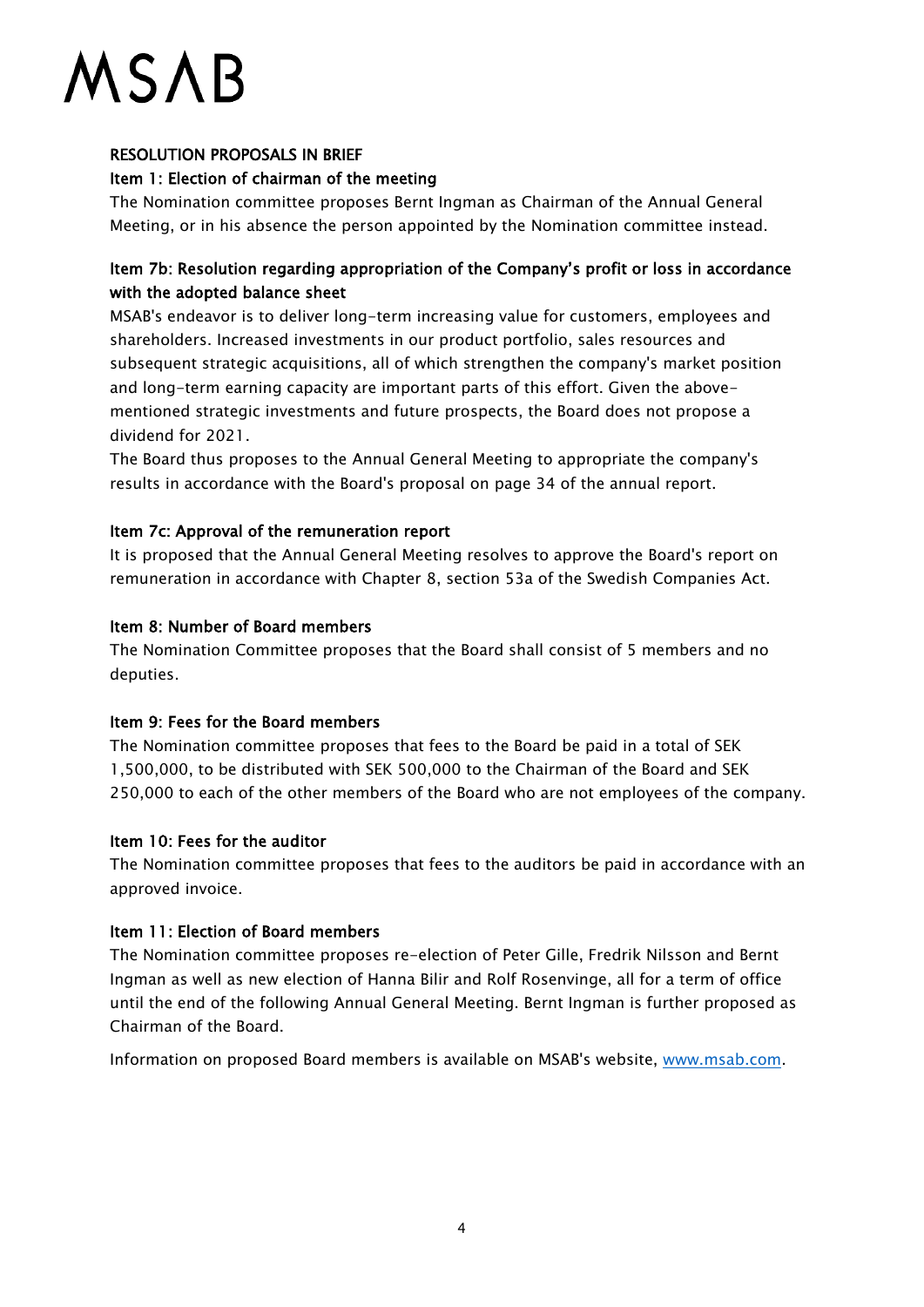### Item 12: Election of auditor

The Nomination committee proposes re-election of the registered auditing company KPMG with the authorized public accountant Mattias Lötborn as principal auditor for the period until the end of the next Annual General Meeting in accordance with the Board's recommendation.

### Item 13: Resolution on the board's proposal regarding long-term incentive program

The Board of Directors of the Company proposes that the General Meeting pass a resolution on the issuance and transfer of warrants in accordance with the below.

## A.1 Issue of warrants, series 2022/2025:1

The Board of Directors of the Company proposes that the General Meeting resolve to carry out a private placement in respect of not more than 110,000 warrants of series 2022/2025:1, entailing an increase in the share capital of not more than SEK 22,000 if the private placement is fully taken up.

## A.2 The resolution in A.1 shall otherwise be governed by the following terms and condition:

1. The right to subscribe for the warrants, with derogation from the shareholders' preemption rights, shall vest in the Company, with right and obligation to transfer the warrants to employees in the Company in accordance with below.

No oversubscription is allowed.

- 2. The reason for derogation from the shareholders' pre-emption rights is to implement an incentive programme through which employees in the Company shall be able to become long-term owners and participate in and work for a positive growth of value of the Company's share for the period that the programme covers, and to ensure that the Company can keep and recruit qualified and motivated personnel.
- 3. The warrants shall be issued at no consideration to the Company.
- 4. Subscription for the warrants shall take place on the same day as the date of the resolution to issue warrants. The Board of Directors shall be entitled to extend the subscription period.
- 5. Each warrant entitles the holder to subscribe for one new share of series B in the Company.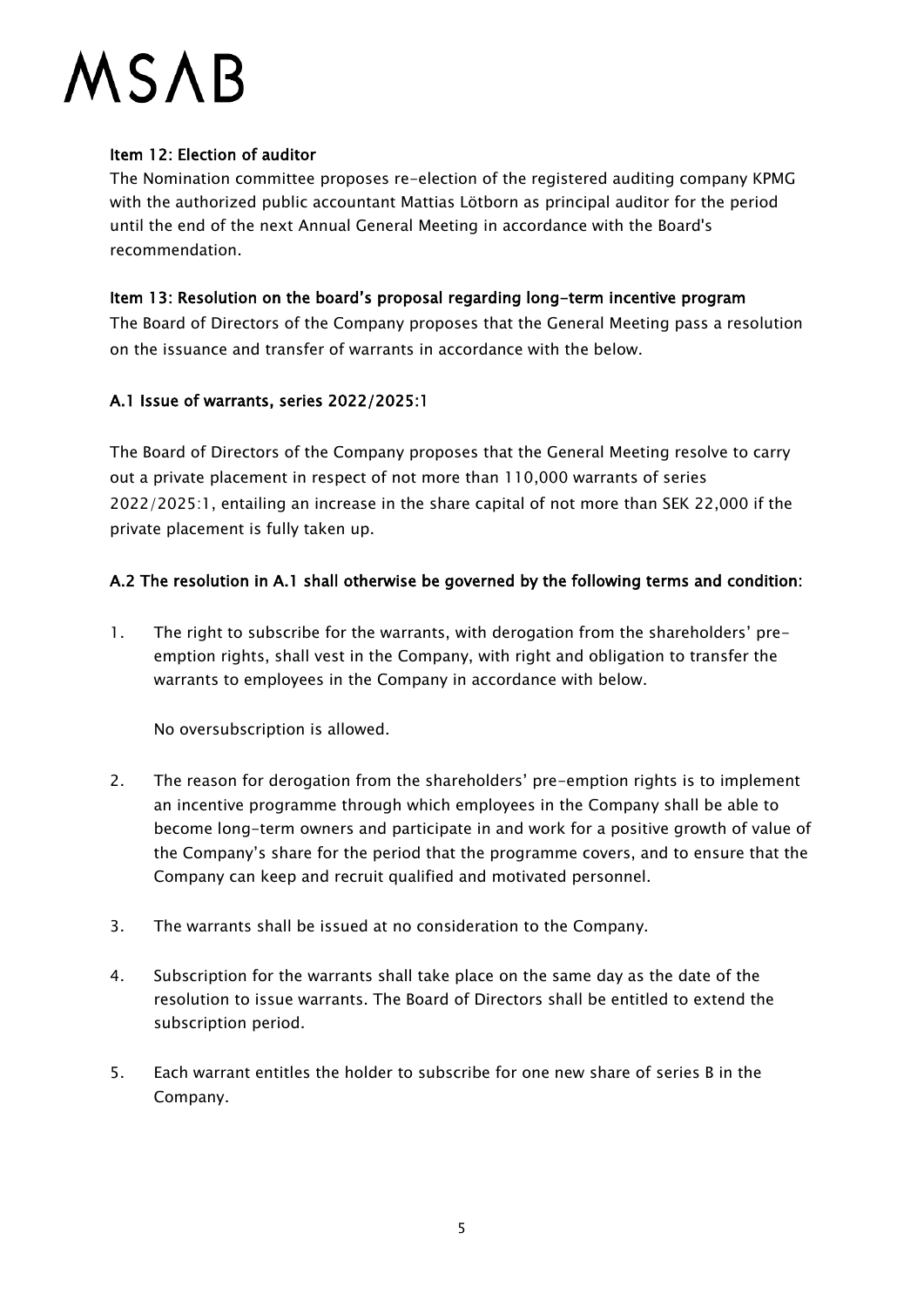- 6. The warrants may be exercised to subscription for new shares during the period 15 May 2025 to 15 June 2025.
- 7. The subscription price per share shall correspond to 125 percent of the volume weighted average price according to Nasdaq Stockholm Small Cap's official price list for the share during the 10 trading days 2 May – 13 May 2022.
- 8. Any share premium shall be transferred to the unrestricted premium reserve.
- 9. The shares subscribed for based on the warrants shall carry a right to participate in dividends for the first time on the next record date for dividends, which occurs after subscription is completed.
- 10. The warrants shall otherwise be governed by market terms including a right for the Company to repurchase warrants if the participant's employment is terminated. Warrants held by the Company that are not transferred to Participants or that is repurchased from Participants, may be cancelled through a decision by the Board of Directors. The cancellation shall be notified to the Swedish Companies Registration Office.
- 11. Other terms and conditions according to the complete terms and conditions for series 2022/2025:1.

## B. Approval of transfer of warrants, series 2022/2025:1

The Board of Directors proposes that the General Meeting approves the Company's transfer of warrants series 2022/2025:1 in accordance with the following.

The right to acquire warrants from the Company shall vest in two categories of participants (the "Participants") in accordance with the table below. Warrants are transferred in lots of 1,000 warrants.

| Category                          | Max number of warrants per Participant |
|-----------------------------------|----------------------------------------|
| A) CEO (1 person)                 | 20,000                                 |
| B) Group management and other key | 6.000                                  |
| individuals (max 15 persons)      |                                        |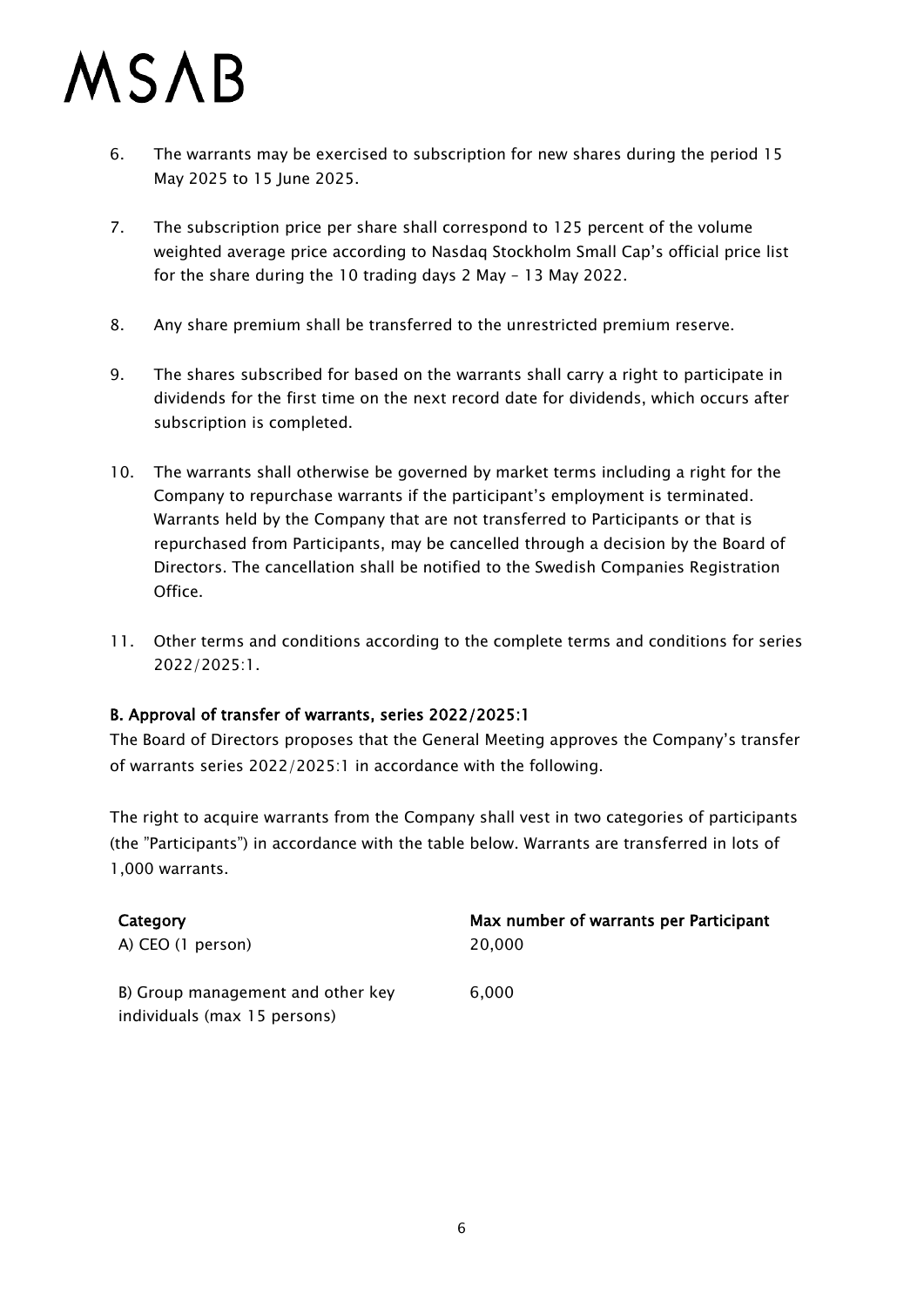1. The warrants shall be transferred at market price to Participants. The market price shall be calculated by an independent expert using the Black & Scholes valuation model.

The value has preliminary been estimated to 16.47 SEK per warrant based on a share price of 57.70 SEK, a strike price of 72.13 SEK, a term of 3 years, a risk-free interest of 0.92 per cent and a volatility of 52 per cent.

The final valuation will be made in connection with the Participants' acquisition of the warrants and will be based on the at that time current market conditions.

- 2. Allotment requires that the warrants can be legally acquired and that, in the Board of Director's opinion, such acquisition can take place using a reasonable amount of administrative and financial resources.
- 3. Application for acquisition of warrants shall take place no later than 17 May 2022. The Board of Directors is authorized to extend the application period.
- 4. Payment for warrants shall take place immediately in connection with the application for acquisition. The Board of Directors is authorized to extend the payment period.

## C. Information regarding the warrant program 2022/2025:1

#### 1. Dilution of existing shares and votes

Based on the number of shares and votes outstanding in the Company, the warrant program implies, upon exercise of all 110 000 warrants, a full dilution corresponding to approximately 0.57 per cent of the total number of shares and 0.39 per cent of the votes outstanding in the Company, however, subject to the recalculation of the number of shares that each warrant entitles to subscribe for that may occur as a result of certain issues etc.

#### 2. Costs and key ratios

The warrant program will have certain limited costs for advisors and for administration of the program. It is being assessed by the Board that the warrant program only will have an insignificant impact on the key ratios in the Company.

## 3. Calculation of the market value

The independent accounting firm Grant Thornton Sweden AB calculates the market value of the warrants using the Black & Scholes valuation model.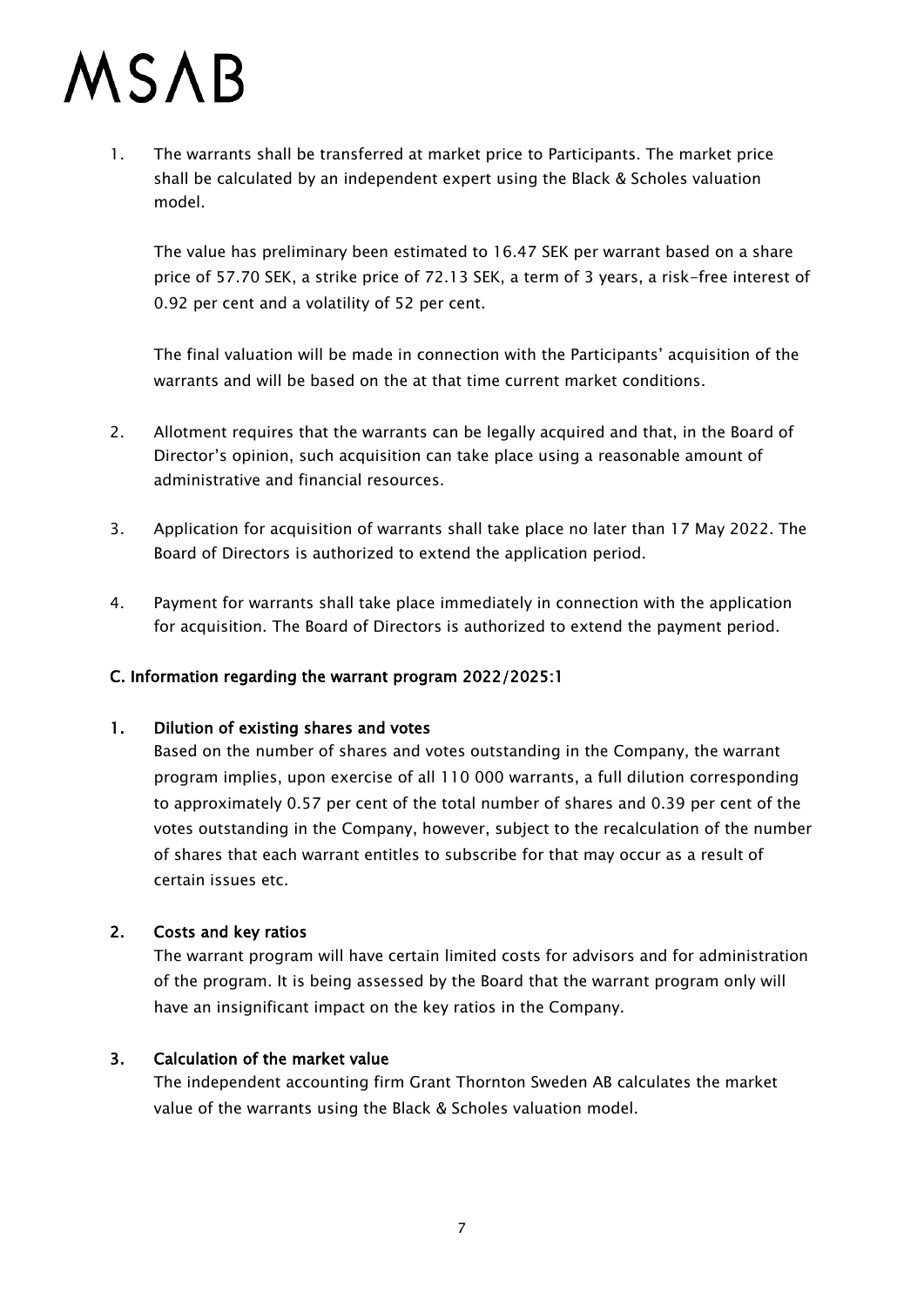### 4. Reasons for the program

The Board wants to incentivise the key individuals in the Company to make an investment in the Company and take part of an increased value of the Company's stock and thereby have a better alignment of the interests of the Participants and the shareholders. The intention is also that the program will lead to a long-term increase of ownership in the Company for the Participants. The program is also aimed at making it possible for the Company to recruit and retain personnel to the Company and to provide competitive remuneration. The Board believes that the program is fair in scope and cost effective. The Participants are the individuals that, in a strongly decentralised organization, that can create positive profits through cooperation between the subsidiaries in the group. The Board believes that the program will have a positive effect in the development of the MSAB group and that the program is beneficial for both the shareholders and the Company.

### 5. Preparation of the proposal

The basis for the program has been prepared by the Board of Directors of the Company. The work has been supported by external advisors and has been made in consultation with shareholders. The Board of Directors has thereafter decided to present this proposal for the General Meeting. Except for the staff that have prepared the matter upon instruction from the Board of Directors, no employee that may be a Participant of the program has participated in the preparations of the program's terms.

#### 6. Other share-related incentive programmes

The Company has no other share related incentive programs.

#### 7. Instruction to the Board of Directors

The General Meeting instructs the Board of Directors to execute the resolution as set out above.

In addition, the Board of Directors, or a person appointed by the Board of Directors, shall be authorized to make minor adjustments to the resolutions above that may be necessary in connection with the registration with the Swedish Companies Registration Office and Euroclear Sweden AB, respectively.

The resolution by the General Meeting regarding the implementation of the warrant program in accordance with the above requires that shareholders representing not less than nine-tenths of the votes cast as well as the shares represented at the General Meeting approve the resolution.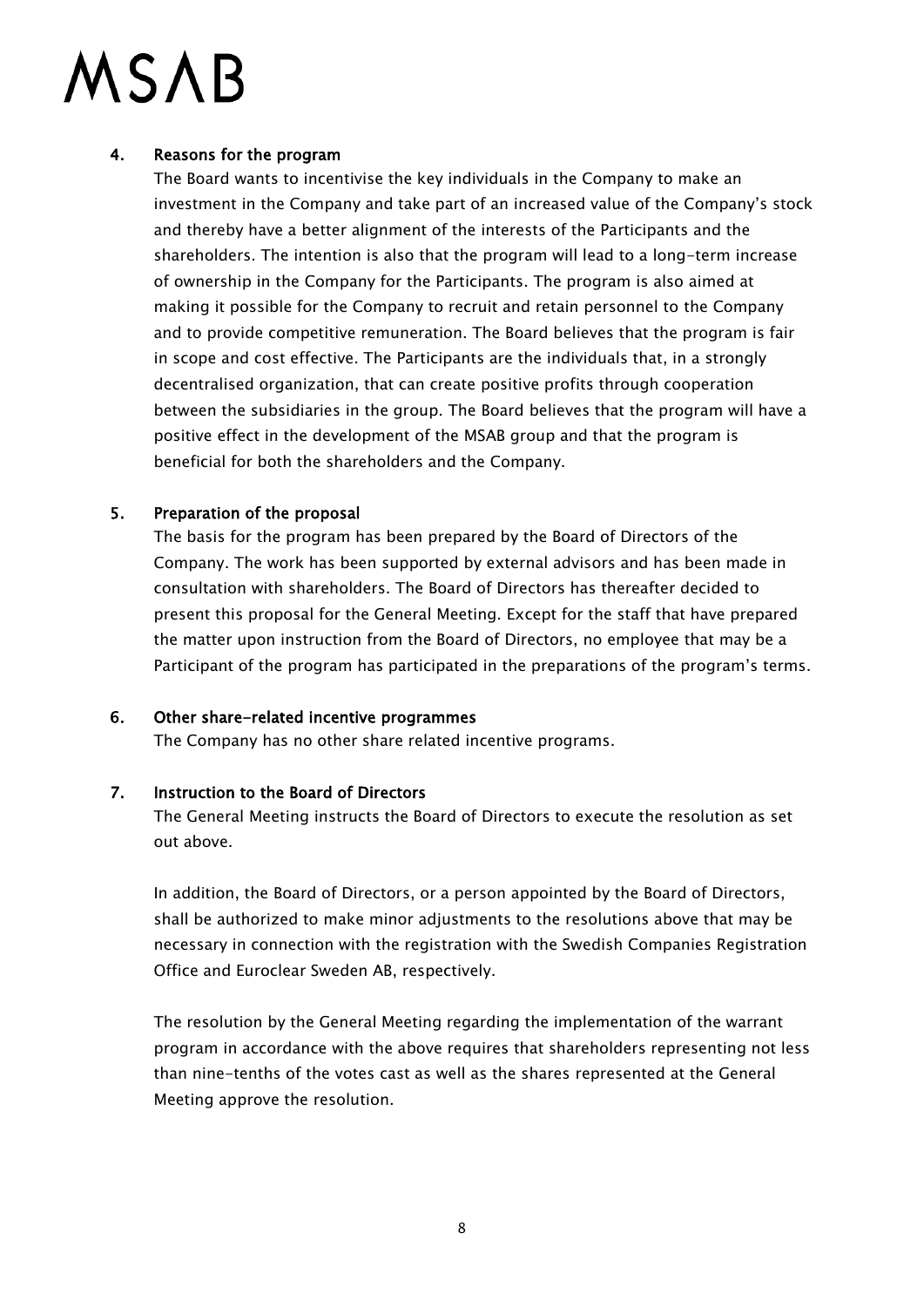Item 14: Resolution on the Board's proposal for authorization for the Board to issue shares The Board of Directors proposes that the Annual General Meeting authorizes the Board of Directors to, within the framework of the current Articles of Association, until the time of the next Annual General Meeting, on one or more occasions, decide on a new issue of shares with or without deviation from shareholders' preferential rights. Shares may be paid in kind, by way of set-off or with other conditions referred to in Chapter 13, Section 5, first paragraph, item 6 of the Swedish Companies Act. The purpose of such issues is to carry out or finance acquisitions of all or parts of other companies or operations through payment in MSAB shares or the flexibility in financing acquisitions. The issue price must be determined according to market conditions, which may include customary discounts. The total number of shares issued through new issues according to the authorization may correspond to a total of no more than 10 percent of the number of shares in the company, based on the total number of shares in the company at the time of the 2022 Annual General Meeting. The Board of Directors hereby proposes to be entitled to make minor changes in the above decision that may be required as a result of registration with the Swedish Companies Registration Office or Euroclear Sweden AB.

### Majority requirements

A valid resolution pursuant to this Item 14 requires the approval of shareholders representing at least two thirds of the votes and shares represented at the AGM.

## Item 15: Resolution on authorization for the Board to purchase and transfer the company's own shares

The Board of Directors proposes that the Annual General Meeting resolves to authorize the Board of Directors, for the period up to the next Annual General Meeting, to resolve upon transfer and acquisition of Series B shares in the Company as the Board of Directors deem appropriate, whereupon the following conditions shall apply:

- 1. Acquisition of shares in the Company may only take place through trading on Nasdaq Stockholm, or through an offer of acquisition for cash renumeration to all the Company's shareholders.
- 2. Acquisitions may only be made by a maximum of so many shares that, at any given time, the Company's own holdings does not exceed ten (10) percent of all shares in the Company.
- 3. Acquisition of shares on Nasdaq Stockholm may only take place at a price within the price interval at any time recorded on Nasdaq Stockholm, which shall refer to the interval between the highest buying price and the lowest selling price.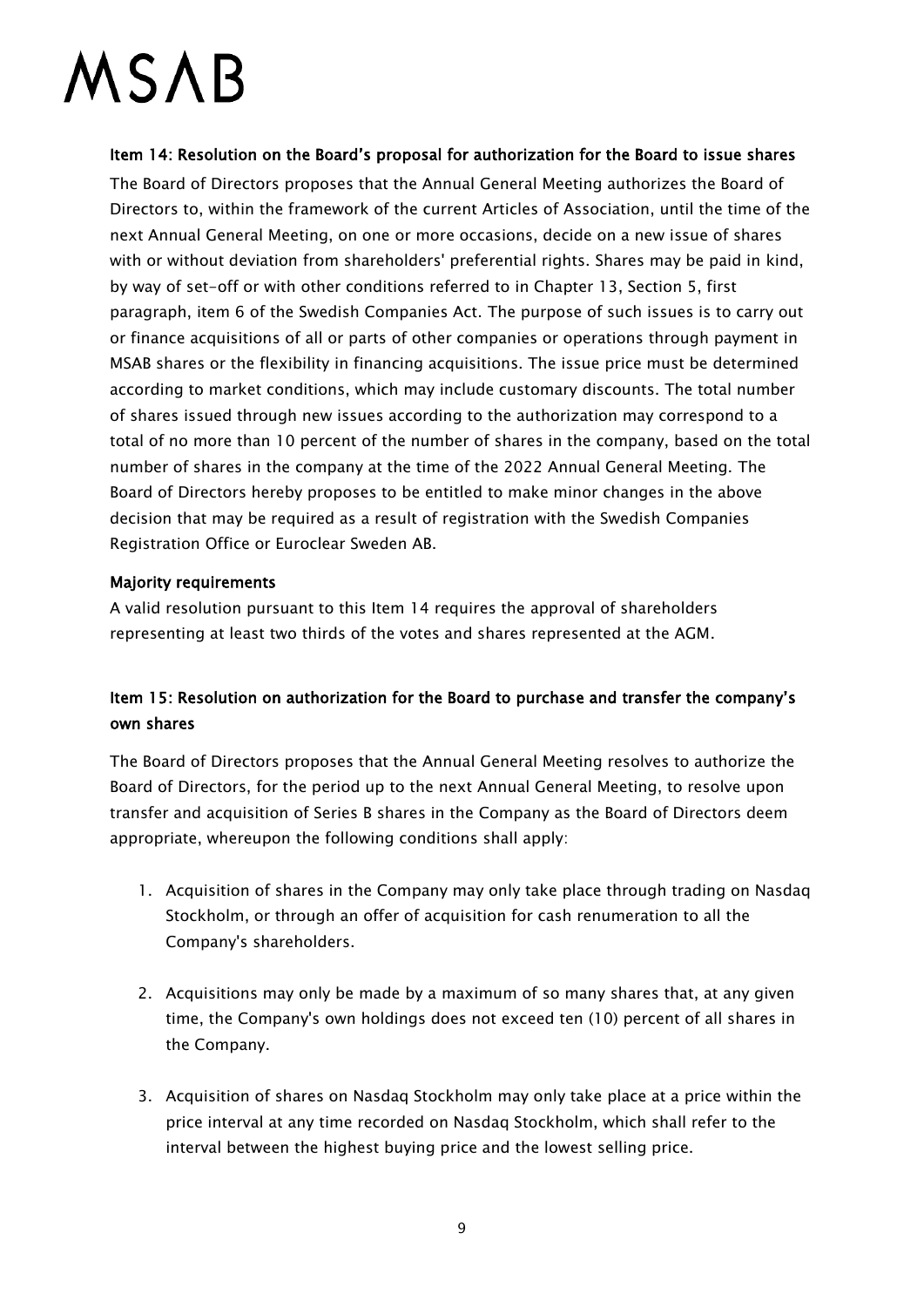- 4. Acquisition of shares in accordance with an acquisition offer for cash considerations to all the Company's shareholders may only take place at a price which at the time of the acquisition offer does not fall below the market value of the shares and which exceeds the market value by a maximum of 30 percent.
- 5. Transfer of shares according to the authorization may be of all own shares held by the Company at the time of the Board of Directors' resolution.
- 6. Transfer of shares on Nasdaq Stockholm may only take place at a price within the price interval at any time recorded on Nasdaq Stockholm, which shall refer to the interval between the highest buying price and the lowest selling price.
- 7. Transfer of shares may also take place outside Nasdaq Stockholm in conjunction with company acquisitions, with or without deviation from the shareholders' preferential rights and with or without provisions regarding contribution in-kind or set-off rights. The price for such a transfer may be in cash or value of property obtained that corresponds to the market price at the time of the transfer of the shares transferred, with the deviation deemed appropriate by the Board of Directors.
- 8. The authorization may be exercised on one or more occasions during the period up until the 2023 Annual General Meeting.

The purpose of the authorization for the Board to resolve on the acquisition of own shares is to give the Board of Directors increased scope for action and the opportunity to continuously adjust the Company's capital structure and thereby contribute to increased shareholder value, as well as to exploit attractive business opportunities by fully or partially financing corporate acquisitions with the Company's own shares.

The reason for the allowance to deviate from the shareholders' preferential rights in conjunction with the transfer of the Company's own shares it that such a transfer can be done with greater speed and flexibility, and is more cost-effective than a transfer to all shareholders. If the Company's own shares are transferred for renumeration other than cash in conjunction with an agreement on acquisition of assets, the Company is not able to give the shareholders the opportunity to exercise any preferential right.

#### Majority requirements

A valid resolution pursuant to this Item 15 requires the approval of shareholders representing at least two thirds of the votes and shares represented at the AGM.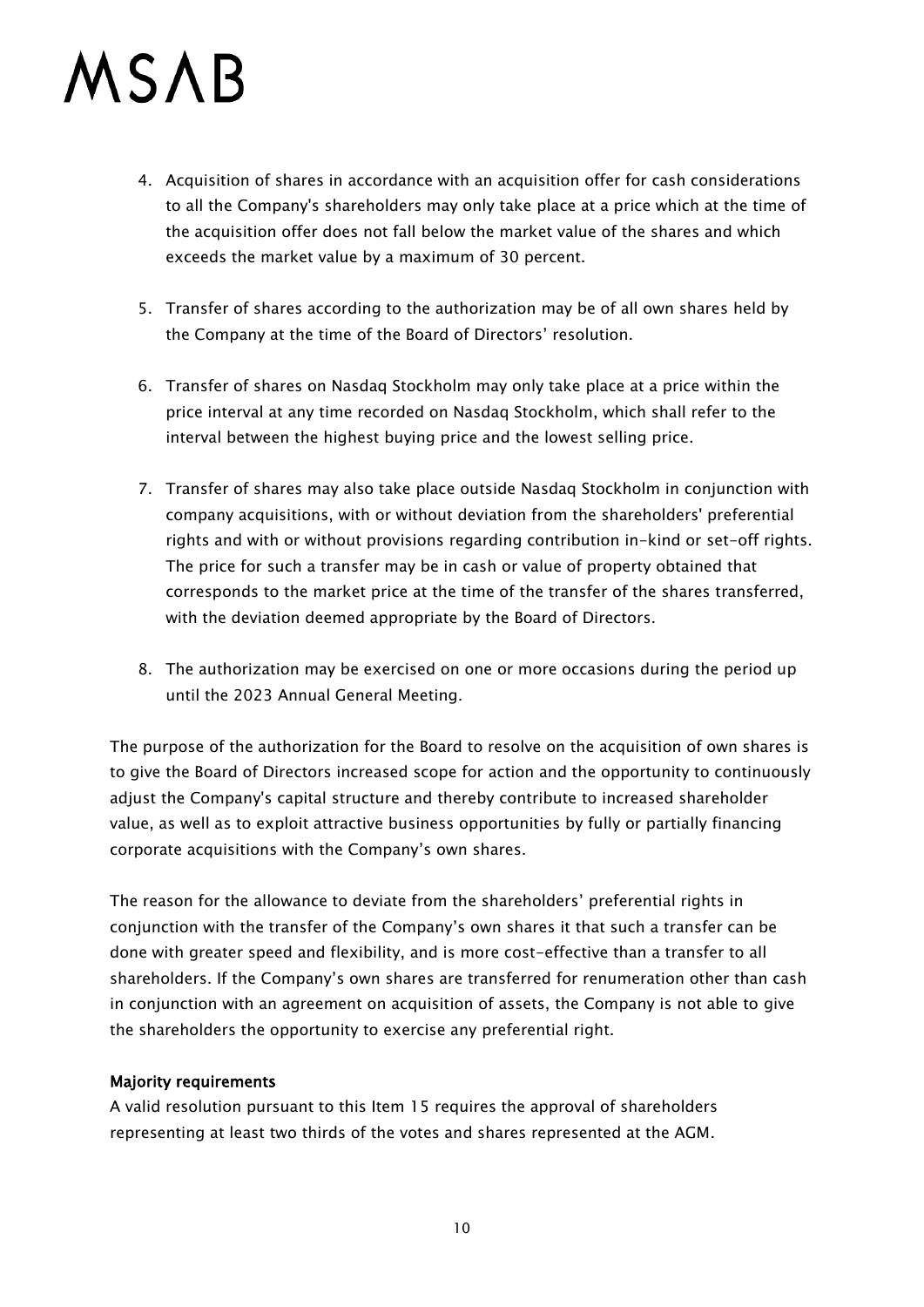### Item 16: Resolution on guidelines for remuneration to senior executives

The Board of Directors proposes that the 2022 Annual General Meeting adopt the following guidelines for remuneration to senior executives in MSAB, to apply until at least the 2026 Annual General Meeting.

Compared to the current guidelines, the guidelines now contain an option to apply nonfinancial criteria for variable cash compensation.

### The Board's proposal for guidelines for remuneration to senior executives

These guidelines include the President and CEO of Micro Systemation as well as persons who during the time the guidelines apply are part of Micro Systemation AB's ("MSAB" or "the Company") Group Management. The guidelines shall be applied to remuneration that is agreed, and changes that are made to already agreed remuneration, after the guidelines have been adopted by the 2022 Annual General Meeting.

The guidelines do not cover remuneration decided by the Annual General Meeting separately, such as remuneration to board members or share-based incentive programs.

## The guidelines' promotion of the Company's business strategy, long-term interests and sustainability

MSAB is a world leader in forensic technology for extracting and analyzing data in seized mobile devices. The Company develops high-quality and easy-to-use software that has become one of the standards for securing evidence in criminal investigations. The products can be supplemented with tools for reporting and a wide range of training with certifications in legally secure forensic technology. By growing faster than the market, the goal is to strengthen the position as a world-leading player. To do this, the Group works according to a strategy that includes development, digitalisation and sustainability. A successful implementation of MSAB's business strategy and the safeguarding of the company's longterm interests, including its sustainability, presupposes that the company can recruit and retain qualified employees. The objective of MSAB's remuneration policy for senior executives is therefore to offer competitive and market-based remuneration, so that competent and skilled employees can be attracted, motivated and retained. These guidelines enable senior executives to be offered a competitive total remuneration. For further information about the company's business strategy, see the company's website www.msab.com.

Call option programs can be established in the company. These are decided by the Annual General Meeting and are therefore not covered by these guidelines.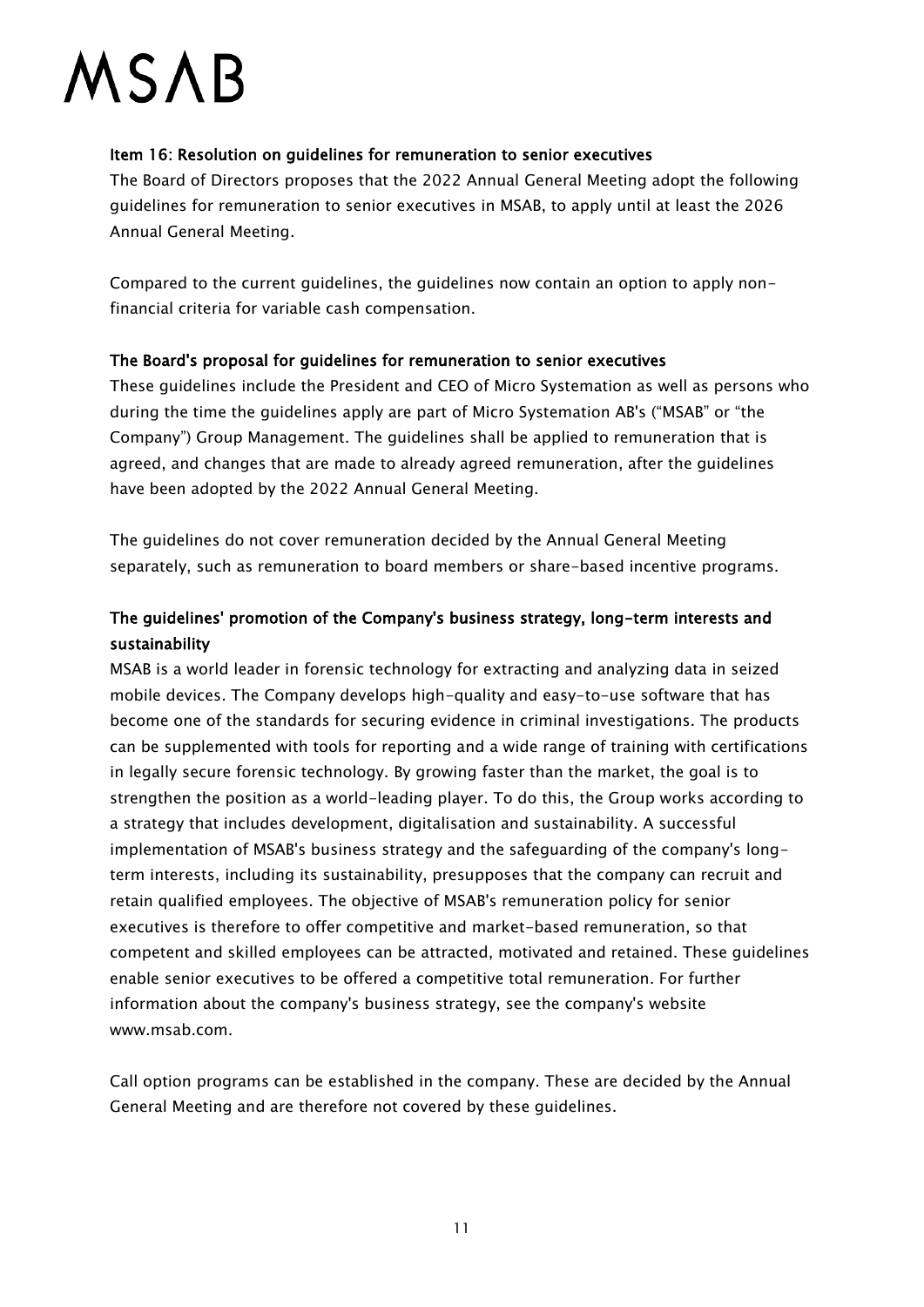### The forms of compensation, etc.

The remuneration shall consist of a fixed salary, variable cash remuneration, pension benefits and other remuneration. In addition - and independently of these guidelines - the Annual General Meeting may decide on, for example, share and share price-related remuneration. The total compensation shall be market-based and support the shareholders' interest by enabling the company to attract and retain senior executives.

#### Variable cash compensation

The variable salary is based on the outcome in relation to set financial and possibly nonfinancial targets. Fulfilment of criteria for payment of variable cash compensation must be measurable over a period of one year. The CEO receives a maximum amount corresponding to 60% of an annual salary and other senior executives receive a maximum amount corresponding to 50% of an annual salary, with the exception of two individuals who have a maximum bonus level of 100%. The variable cash benefit shall not be pensionable. The variable cash compensation shall be based on predetermined, well-defined and measurable financial and non-financial targets for the Group and at group and individual level, such as e.g. sales growth, profit growth and working capital development and, with regard to the non-financial targets, are linked to clear functional targets and / or sustainability targets. Weighting is done relatively between the goals based on what focus you want to give the management; with the highest weighting on profit growth. The non-financial targets may apply to a maximum of 10 percent of the total variable cash compensation. The goals must be designed so that they promote MSAB's business strategy and long-term interests, including its sustainability, by, for example, having a connection to the business strategy or promoting the senior executive's long-term development within MSAB.

Additional variable cash compensation may be paid in extraordinary circumstances, provided that such extraordinary arrangements are limited in time and are only made at the individual level either for the purpose of recruiting or retaining senior executives, or as compensation for extraordinary work in addition to senior executives' ordinary duties. Such compensation may not exceed an amount corresponding to 50% of the fixed annual cash salary and must not be paid more than once a year and per individual. Decisions on such remuneration for the CEO and for other senior executives shall be made by the Board.

## Pension benefits

Senior executives' pension benefits, including health insurance benefits, must be definedcontribution. An amount corresponding to a maximum of 30% of the fixed annual salary is allocated to the CEO and to other senior executives an amount corresponding to a maximum of 25% of the fixed annual salary is allocated.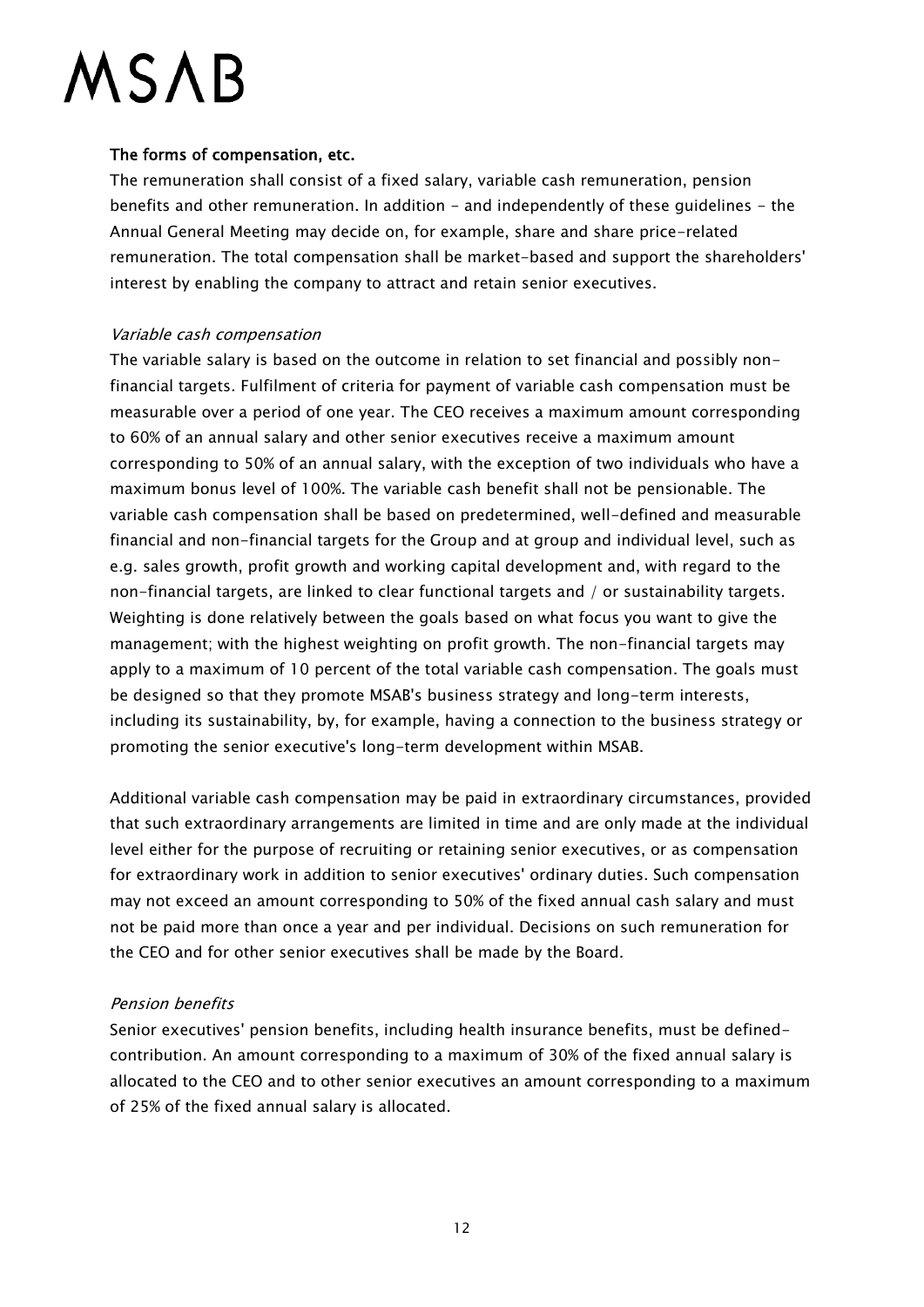### Other benefits

Other benefits may include e.g. health insurance and car benefit. Such benefits may amount to a maximum of 10% of the fixed annual salary.

### Extraordinary compensation

Additional cash compensation can be paid as a one-off arrangement in exceptional circumstances for the purpose of recruiting or retaining executives. Such compensation may not exceed an amount corresponding to one year's fixed salary. Decisions on such remuneration shall be made by the Board.

### Foreign employment conditions

For senior executives outside Sweden, whose employment conditions are subject to rules other than Swedish, other conditions may apply as a result of legislation or market practice and adjustment may thus take place. In such cases, the overall purpose of these guidelines shall be met as far as possible.

## Determination of outcome for variable cash compensation, etc.

The company's remuneration committee or the board, if no remuneration committee has been established, shall prepare, monitor and evaluate issues concerning variable cash remuneration. When the measurement period for meeting the targets for payment of variable cash compensation has ended, it must be determined to what extent these have been met. Assessments of whether financial targets have been met shall be based on established financial basis for the current period.

Variable cash compensation shall be paid after the end of the measurement period and after the annual report has been approved at the Annual General Meeting. The Board shall be able to, in accordance with law or agreement, fully or partially recover variable remuneration paid on incorrect grounds.

## Period of employment and termination of employment

Senior executives must be employed until further notice. The CEO and the company have a mutual notice period of three months. From the time of termination, fixed salary is paid for 12 months, including social security contributions and pension premiums. For other senior executives, a fixed salary is paid for a maximum of 6 months, including social security contributions and pension premiums.

Senior executives can resign with a notice period of 6 months. Own dismissal on the part of the executive does not trigger severance pay.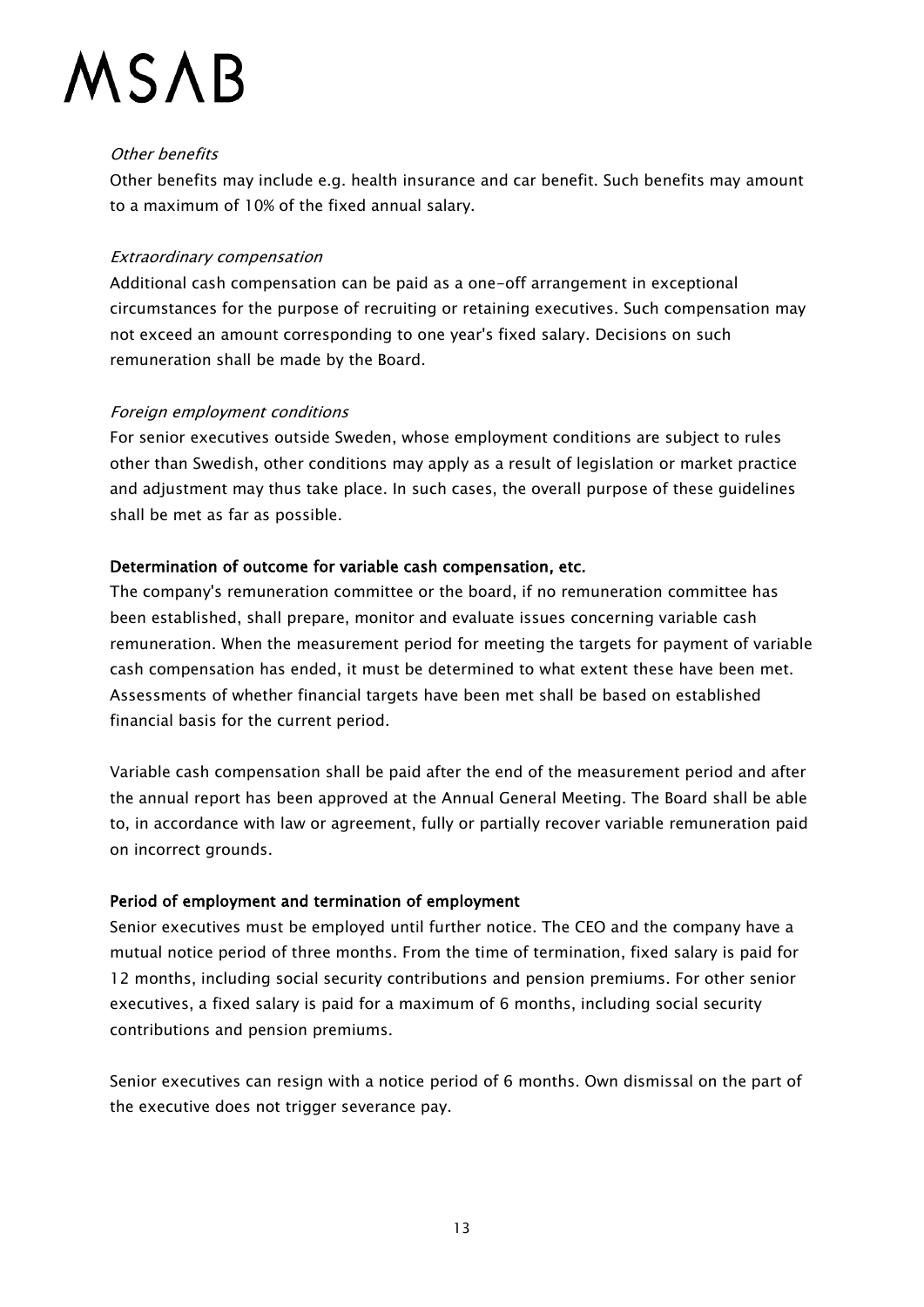In addition, compensation may be paid for any commitment to restrict competition. Such compensation shall compensate for any loss of income and shall only be paid to the extent that the previous executive is not entitled to severance pay for the corresponding period of time. The compensation may be paid for the duration of the anti-competitive undertaking, but for a maximum period of twenty-four months after the termination of the employment.

#### Salary and terms of employment for employees

In preparing the Board's proposal for these remuneration guidelines, salary and terms of employment for the company's employees have been taken into account in that information on employees' total remuneration, remuneration components and the increase and rate of remuneration over time have formed part of the Board's decision-making basis in the evaluation of the reasonableness of the guidelines and the restrictions that follow from them.

#### The decision-making process for establishing, reviewing and implementing the guidelines

A remuneration committee can be established within the board. If this does not happen, the board constitutes the remuneration committee. The Remuneration Committee prepares issues about remuneration and other terms of employment for the company management. The Remuneration Committee shall also monitor and evaluate the application of the guidelines for senior executives' remuneration as well as current remuneration structures and remuneration levels in the company. Remuneration to the CEO and other senior executives is decided by the Board, or after delegation, by the Remuneration Committee. The CEO or other persons in the company management are not present at the Board's or Remuneration Committee's consideration of and decisions in remuneration-related matters, insofar as they are affected by the issues. The Board shall prepare proposals for new guidelines at least every four years and submit the proposal for resolution at the Annual General Meeting. The guidelines shall apply until the new guidelines have been adopted by the AGM. Until a remuneration committee has been established, the board constitutes the remuneration committee.

#### Deviation from the guidelines

The Board of Directors may decide to temporarily deviate from these guidelines in whole or in part, if in an individual case there are special reasons for this and a deviation is necessary to satisfy the company's long-term interests, including its sustainability, or to ensure the company's financial viability.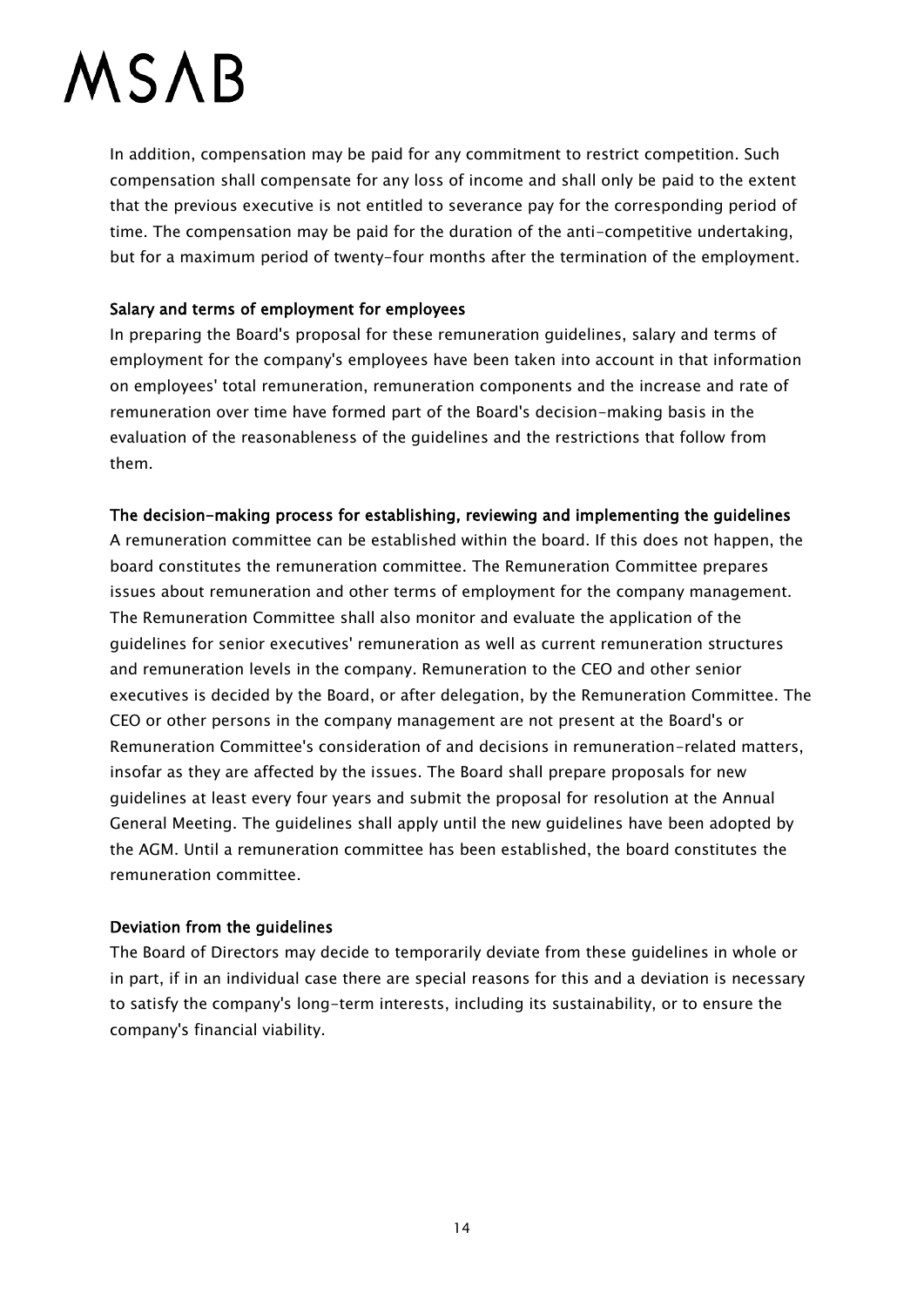## Item 17: Principles for the appointment of the Nomination committee and instructions to the Nomination committee

The Nomination committee for the 2022 Annual General Meeting consists of Chairman Erik Ivarsson (appointed by AB Grenspecialisten) David Zaudy (appointed by Cervantes Capital) and Christian Hellman (appointed by Edastra AB).

The Nomination committee proposes that the Annual General Meeting resolves to adopt the following instructions for the Nomination committee

The Chairman of the Board shall contact the three largest shareholders in terms of votes based on Euroclear Sweden AB's list of registered shareholders at the end of the third quarter of the year before the Annual General Meeting is held. The three largest shareholders shall be offered the opportunity to, within a reasonable time, each appoint a member to constitute the Nomination committee for the period until a new Nomination committee is appointed. If any of them does not exercise the right to appoint a member, the right to appoint such a member passes to the next largest shareholder, who does not already have the right to appoint a member of the Nomination committee. Furthermore, if necessary, the Chairman of the Board shall be co-opted at the Nomination committee's meetings.

The chairman of the nomination committee shall, unless the members agree otherwise, be the member who represents the largest shareholder in terms of votes. However, a board member shall not be the chairman of the nomination committee.

The majority of the members of the Nomination committee shall be independent in relation to the company and the company management. The CEO or another person from the company management shall not be a member of the Nomination committee. Board members shall not constitute a majority of the members of the Nomination committee.

Fees shall not be paid to the members of the Nomination committee. If necessary, the company shall be responsible for reasonable costs for external consultants that the Nomination committee deems necessary for the Nomination committee to be able to fulfil its assignment.

The composition of the Nomination committee shall be announced as soon as the Nomination committee has been appointed and no later than six months before the Annual General Meeting. The information must be found on the company's website, where it must also be stated how shareholders can submit proposals to the Nomination committee.

A member of the Nomination committee shall make his place available if the shareholder who has appointed this member is no longer one of the three largest shareholders, after which a new shareholder in order of magnitude shall be offered the opportunity to appoint a member. Unless there are special reasons, however, no changes shall be made in the composition of